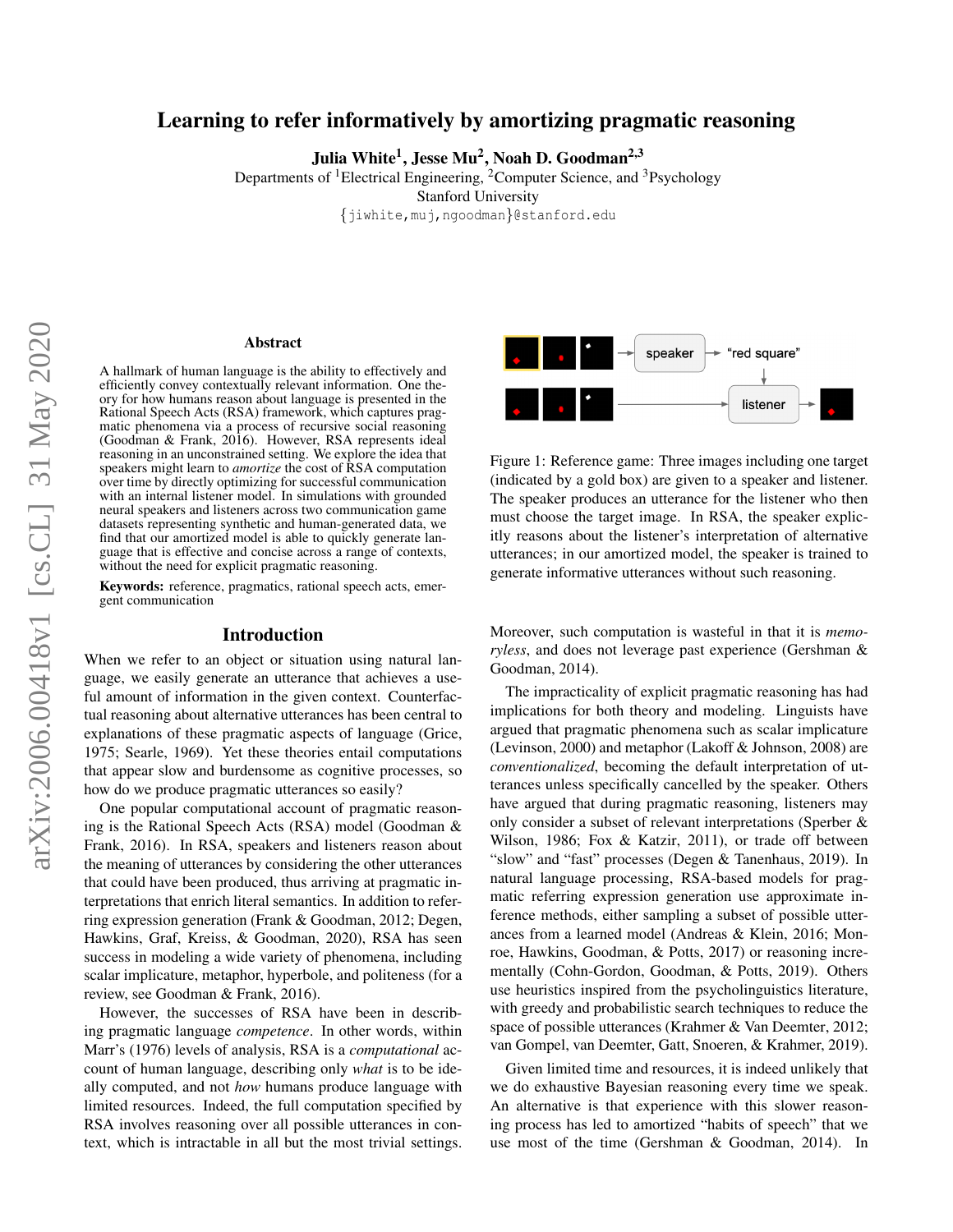this paper, we model this hypothesis through grounded language models that are trained with listeners in Lewis (1969) style communication games (Fig. 1), measuring the degree to which they learn to speak pragmatically. Our models are able to acquire desirable pragmatic behavior while being far more efficient than naive RSA-based approaches. This suggests that agents can internalize pragmatic language production processes, providing a plausible *algorithmic* account of human language production in resource-constrained settings and a promising avenue for the development of more efficient pragmatic language models.

# How to Speak Informatively

We explore communication within Lewis-style signalling games (1969) which allow us to analyze language use in grounded contexts. Formally, a reference game (I,*t*) consists of a set of *N* images  $I = (I_1, \ldots, I_n)$ , with one target image  $I_t$ known only to the speaker. The speaker's job is to produce an utterance *u* which, when given to the listener, causes the listener to correctly identify *t* (Fig. 1). Crucially, the ideal language for image *I<sup>t</sup>* changes depending on context. For example, in Fig. 1, it is not sufficient to simply say the color ("red") or shape ("square") of the target image; both must be provided to be unambiguous.

We consider a variety of speakers in this setting, each capturing different cognitive hypotheses about utterance production. The baseline naive speaker is a neural captioning model trained to generate observed descriptions of an image, completely ignoring context. To incorporate pragmatics, the naive speaker can be provided context objects as input, which we call the contextual speaker. In contrast, RSA-based speakers explicitly consider alternative utterances: the goldstandard Full RSA model does the complete reasoning process specified by RSA theory; the sample-rerank model approximates RSA by using a naive speaker to generate candidate utterances, reducing the space of alternatives. Our amortized speaker takes a different approach, training a contextaware language model with the RSA communication objective, without any pragmatic reasoning. The model is trained directly via backpropagation through a (white-box) internal listener model. In contrast, we also consider a REINFORCE speaker which learns from a sparser communicative reward signal given by a (black-box) external listener.

**Naive speaker.** The **naive speaker**  $S_0$  is a standard image captioning (IC) model trained to generate referring expressions that completely ignore context. Given a reference game  $(I, t)$ ,  $S_0$  embeds  $I_t$  with a convolutional neural network  $f_s$ , and uses this embedding to initialize a recurrent neural network decoder (RNN-IC) which provides a probability distribution over utterances *u*:

$$
S_0(u | \mathbf{I}, t) = p_{RNN-IC}(u | f_S(I_t)).
$$
 (1)

RNN-IC is trained with a standard language modeling objective with teacher forcing: given an image *I* and ground-truth utterance  $u$ , the loss of a predicted caption  $\hat{u}$  is

$$
\mathcal{L}_{S_0}(\hat{u}, u) = \sum_t p_{\text{RNN-IC}}(\hat{u}_t = u_t \mid u_{< t}; f_S(I_t)). \tag{2}
$$

Contextual speaker. The simplest way of incorporating context-sensitivity into  $S_0$  is to condition it on the entire set of images **I** as opposed to just  $I_t$ . Given the same vision model *f*<sub>S</sub>, let **c**<sub>*t*</sub> be the embedding of the target image:  $\mathbf{c}_t = f_S(I_t)$ . Let  $\mathbf{c}_{t_1'}$  and  $\mathbf{c}_{t_2'}$  be embeddings of the distractor images for  $t'_i \neq t$ : i.e.  $\mathbf{c}_{t'_1} = f_S(t_{t'_1})$ . Then our **contextual speaker**  $S'_0$  is trained identically to  $S_0$ , except it is conditioned on the concatenation of all three embeddings:

$$
S'_{0}(u | \mathbf{I}, t) = p_{\text{RNN-IC}}(u | \mathbf{c}_{t}; \mathbf{c}_{-t'_{1}}; \mathbf{c}_{-t'_{2}}).
$$
 (3)

#### RSA speakers

RSA speakers generate utterances with the goals of accurate and efficient communication. Accuracy is based on how a pretrained internal listener model  $L_0$  will interpret the utterance. Given a reference game I and a speaker utterance *u*, *L*<sup>0</sup> represents the probability of target *t* as proportional to the dot product between embeddings of *I<sup>t</sup>* and *u*:

$$
L_0(t | \mathbf{I}, u) \propto \exp\left(f_L(I_t)^{\mathsf{T}} g(u)\right),\tag{4}
$$

where  $f_L$  is a CNN encoder (with the same architecture as *fS*) and *g* is an RNN encoder. These encoders will be trained from observed target-utterance pairs.

The speaker  $S_{\text{RSA}}$  then chooses an utterance *u* which maximizes the probability of the listener identifying *t*, while also balancing the cost of the utterance  $C(u)$ :

$$
S_{\text{RSA}}(u \mid \mathbf{I}, t) \propto \exp(\log L_0(t \mid \mathbf{I}, u) - C(u)). \tag{5}
$$

When we can enumerate all possible utterances U, we can compute Eq. 5 exactly, picking argmax<sub>*u*∈U</sub>  $S_{\text{RSA}}(u \mid I, t)$ ; we call this model Full RSA (*S*<sub>RSA-Full</sub>) and treat it as an upper bound on the pragmatic quality of a speaker model. However, in many cases, there are an unbounded number of utterances to consider. Past work (Andreas & Klein, 2016; Monroe et al., 2017) uses the naive speaker  $S_0$  as a *proposal* distribution from which a subset of *M* utterances  $U' =$  $(u'_1, \ldots, u'_M)$  is sampled; exact inference is then performed with this subset. Since this involves *sampling* candidate utterances from  $S_0$  then *reranking* them based on communicative utility, we refer to these approximations as samplererank models (*S*<sub>RSA-SRR</sub>). For both models, our cost function  $C(u)$  is simply a penalty linear in the length of the utterance:  $C(u) = \lambda ||u||$ . We used a constant  $\lambda = 1$  for  $S_{\text{RSA-SRR}}$ ,  $\lambda = 0.0001$  for *S*<sub>RSA-Full</sub>, and  $\lambda = 0.01$  for *S*<sub>RSA-Am</sub>, and for  $S_{\text{RSA-SRR}}$ , set  $M = 5$ .<sup>1</sup>

<sup>&</sup>lt;sup>1</sup> Increasing *M* resulted in little performance benefit.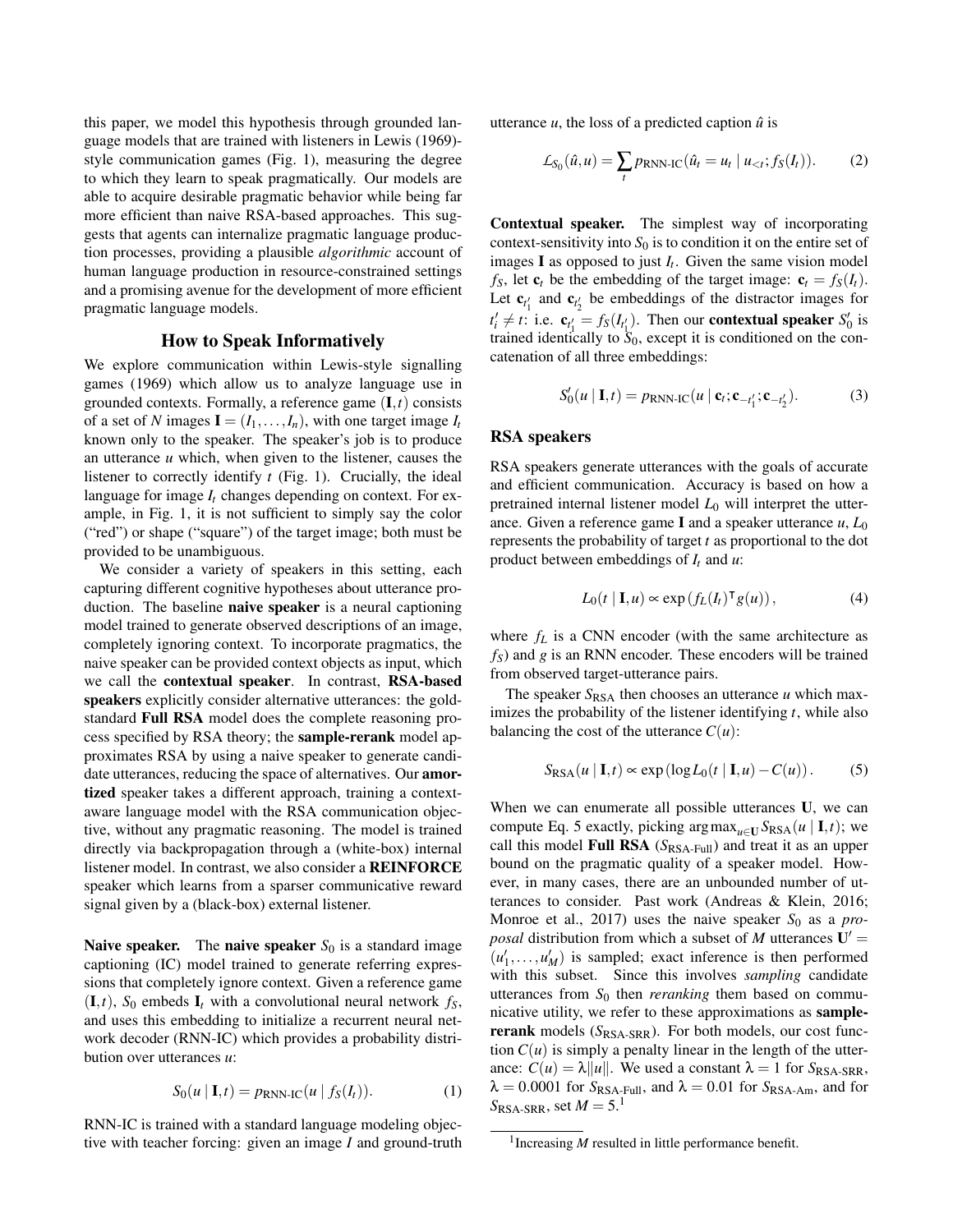#### Learning to produce informative utterances

Both versions of RSA speakers described so far generate informative utterances by explicitly considering alternatives, which can be slow and expensive. We next describe a model that *amortizes* this cost, learning to produce the utterances that RSA would prefer, without needing to explicitly consider alternatives at neither train nor test time.

Our **amortized speaker**  $S_{\text{RSA-Am}}$  has the same architecture as the naive contextual model  $S_0'$ , generating an utterance after encoding the target and distractors:

$$
S_{\text{RSA-Am}}(u \mid \mathbf{I}, t) = p_{\text{RNN}}(u \mid \mathbf{c}_t; \mathbf{c}_{-t'_1}; \mathbf{c}_{-t'_2}) \tag{6}
$$

However, while  $S_0'$  is trained as an IC model to match observed utterances,  $S_{\text{RSA-Am}}$  is trained to directly optimize the RSA objective. Specifically, define the loss of a sampled caption  $\hat{u}$  as the listener surprisal plus the cost of the utterance:

$$
\mathcal{L}_{S_{\text{RSA-Am}}}(\hat{u} \mid \mathbf{I}, t) = -\log L_0(t \mid \mathbf{I}, \hat{u}) + C(\hat{u}). \tag{7}
$$

Equation 7 looks similar to the RSA objective, Equation 5, but crucially omits the normalization term. This means we do not have to consider alternative utterances when training the model: for a fixed, pre-trained internal listener model  $L_0$ , each optimization step consists of sampling an utterance from *S*RSA-Am, evaluating the listener model, then updating the parameters to minimize  $L_{\text{RSA-Am}}$ . Note that unlike  $S'_0$ , utterances are evaluated solely via communicative utility, and not compared to observed language.

A technical problem with training this model is the need to estimate the gradient of *L*RSA-Am given discrete sequences sampled by our speaker. We use the Gumbel-Softmax trick (Jang, Gu, & Poole, 2017), which gives differentiable "samples" from a categorical distribution by adding Gumbel noise and applying a softmax with a temperature  $\tau$ . To ensure that  $L_0$  receives discrete inputs, we use the (biased) straightthrough estimator: the utterance is discretized in the forward pass, but treated as the original continuous sample in the backwards pass. A constant  $\tau = 1$  allowed our models to train successfully. Our differentiable cost function  $C(u)$  is implemented as a penalty on not predicting the end of sentence token, which increases by  $λ$  after each sampled token.

*S*RSA-Am has an introspectable internal listener model that can be used for explicit pragmatic reasoning. Importantly, this means that the speaker model receives subtle word-byword supervision during training. An alternative is an agent that has no internal listener model, but still attempts to maximize communication success by trial and error. We thus consider a reinforcement learning model, the REINFORCE speaker,  $S_{\text{RL}}$ , which is architecturally identical to  $S_{\text{RSA-Am}}$ , but trained with a black-box reward function rather than an explicit internal listener. A discrete utterance  $\hat{u}$  is sampled from *S*RL as before. We simulate a referent choice from an external listener by selecting  $\hat{t} = \arg \max_t L_0(t | \mathbf{I}, \hat{u})$ . S<sub>RL</sub> receives a reward of +1 if the listener identifies the correct tar-



Figure 2: Example reference games with ideal utterances.

get and 0 otherwise<sup>2</sup>. The weights of  $S_{RL}$  are then updated via the REINFORCE gradient estimator (Williams, 1992). From a reinforcement learning perspective, *S<sub>RL</sub>* and *S*<sub>RSA-Am</sub> have the same objective, but the former is model-free while the latter is model-based, with RSA as the model of communication.

# Experiments

## Datasets

We run experiments on two reference game datasets representing synthetic and human-generated data. ShapeWorld (Kuhnle & Copestake, 2017) is an artificial dataset where each game consists a set of three images, each containing a single random shape with random color. Each game varies in the informativity of the utterance required for successful communication: either only the shape or color is sufficient, or both are needed (Fig. 2). This allows us to evaluate how our speakers modulate their utterances depending on the context. Our primary ShapeWorld dataset has 76000 games containing artificially generated utterances with a total vocabulary of 15 words. Additionally, to test systematic generalization to novel contexts, we constructed similar datasets where either a color (red), shape (square), or set of color-shape combinations (red circle, blue square, yellow ellipse, white circle, gray square) were held-out during training, but presented as targets in every test game.

Colors (Monroe et al., 2017) is a reference game dataset with real human language, where human speakers saw three patches of color and were asked to produce utterances that uniquely identify a target color. Here, contexts varied in their difficulty: either distractors were perceptually distinct from the target image (far) or were similar in color space (close) (Fig. 3). The language used in the ∼46000 games in this dataset is considerably more complex, with around 1400 unique vocabulary tokens; thus, reasoning over all possible utterances (as required by Full RSA) is infeasible.

<sup>&</sup>lt;sup>2</sup>This is equivalent to stochastically sampling a reward from the RSA listener with a very low softmax temperature. A higher temperature led to more variance during training and overall worse performance.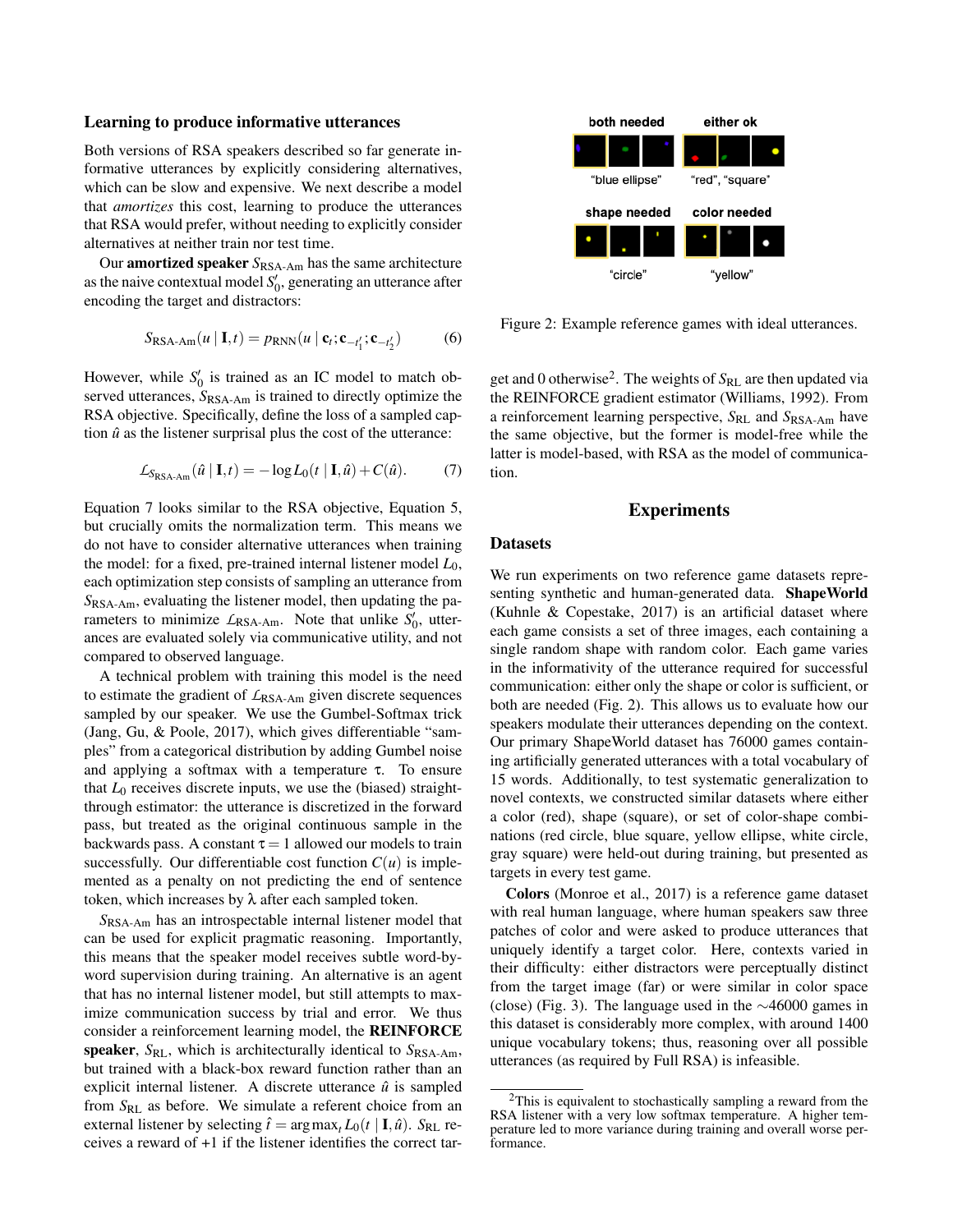

Figure 3: Output examples for ShapeWorld and Colors.

#### Training and Model Details

We split each dataset into a training, validation, and test split of 60:15:1 on ShapeWorld and 42:3:1 on Colors. The training datasets for each task were further subdivided into thirds. 1/3 was used to train our speakers (and speaker-internal listener  $L_0$  if used). The second  $1/3$  of the training data was used to train a *validation listener*: training was stopped after a speaker obtained maximum accuracy with this listener on the validation set. Finally, the last 1/3 was used to train *evaluation listeners*. The ultimate communicative accuracy of speaker models was evaluated with these evaluation listeners on the test set. These divisions ensured that speakers did not overfit to a single listener, and instead were evaluated for behavior that generalized across different listeners.

Models were trained for a maximum of 100 epochs with the Adam optimizer (Kingma  $\&$  Ba, 2014) with a batch size of 32 and a learning rate of 0.001 for speakers and 0.01 for listeners. After training, the models with the highest validation accuracy were kept. RNNs (both encoders and decoders) are 100-d unidirectional Gated Recurrent Unit (GRU) RNNs (Cho et al., 2014) with 50-d word embeddings learned from scratch, except for the contextual speakers  $S_0'$ , which have hidden size 300-d (since they consume 3 embeddings). The vision modules *f<sup>S</sup>* and *f<sup>L</sup>* are CNNs with 4 blocks, each block containing a 64-filter 3x3 convolutional layer, batch normalization, ReLU activation, and 2x2 max pooling. Given shapes and colors represented as  $64 \times 64 \times 3$  input images, this produces 1024-d representations. In speakers, these are projected via a linear layer down to the GRU hidden size to initialize the GRU; for listeners, to compare image and text embeddings, we project the text representation into the 1024-d image space via a linear layer and use dot product to produce the target probability. Our code is available at https://github.com/juliaiwhite/amortized-rsa.

# **Results**

We evaluate our speakers' utterances (see Fig. 3 for examples) in several ways. First, language should be effective: it should serve its communicative goal of helping the listener correctly identify the target image. We measure communication success with our evaluation listeners on unseen reference games. Second, language should be concise, saying as much as needed, but no more. We measure this by examining how the length and content of the utterance changes depending on the difficulty of the contexts as specified in either dataset. Finally, language should be conventional: to cause minimal confusion to a listener, it should look like conventional, grammatical English. Because the ShapeWorld dataset uses completely artificial language, we measure conventionality on the Colors dataset only. $3$  As an imperfect proxy to conventionality, we measure the per-word probability of the utterances generated from our speakers, as reported by an unconditional language model trained on utterances in the training data.<sup>4</sup>

Efficacy. All speaker models, except for the REINFORCE model *S<sub>RL</sub>*, perform well above chance on both test datasets (Fig. 4) though there are significant differences between them. The naive baseline  $S_0$  attains an accuracy of 73% for ShapeWorld and 67% for Colors. While the additional context given to  $S_0'$  results in some improvement, more substantial benefits come when models use pragmatic objectives. The sample-rerank model S<sub>RSA-SRR</sub> obtains much higher accuracy, only slightly behind  $S_{\text{RSA-Full}}$  in ShapeWorld and even outperforming the human utterances in Colors. $5$  Most notably,

<sup>&</sup>lt;sup>3</sup>RSA and Amortized models used coherent one word utterances, e.g. "blue", which due to the artificial nature of the dataset, did not exist in the training data (which had only "blue shape"). Thus, they had extremely low probability, making this evaluation nonsensical.

<sup>&</sup>lt;sup>4</sup>Per-word probability avoids confounds with utterance length. <sup>5</sup>Human utterance accuracy is imperfect because utterances are evaluated with respect to a neural listener, not a human listener. Our listener model is an imperfect approximation for a human listener,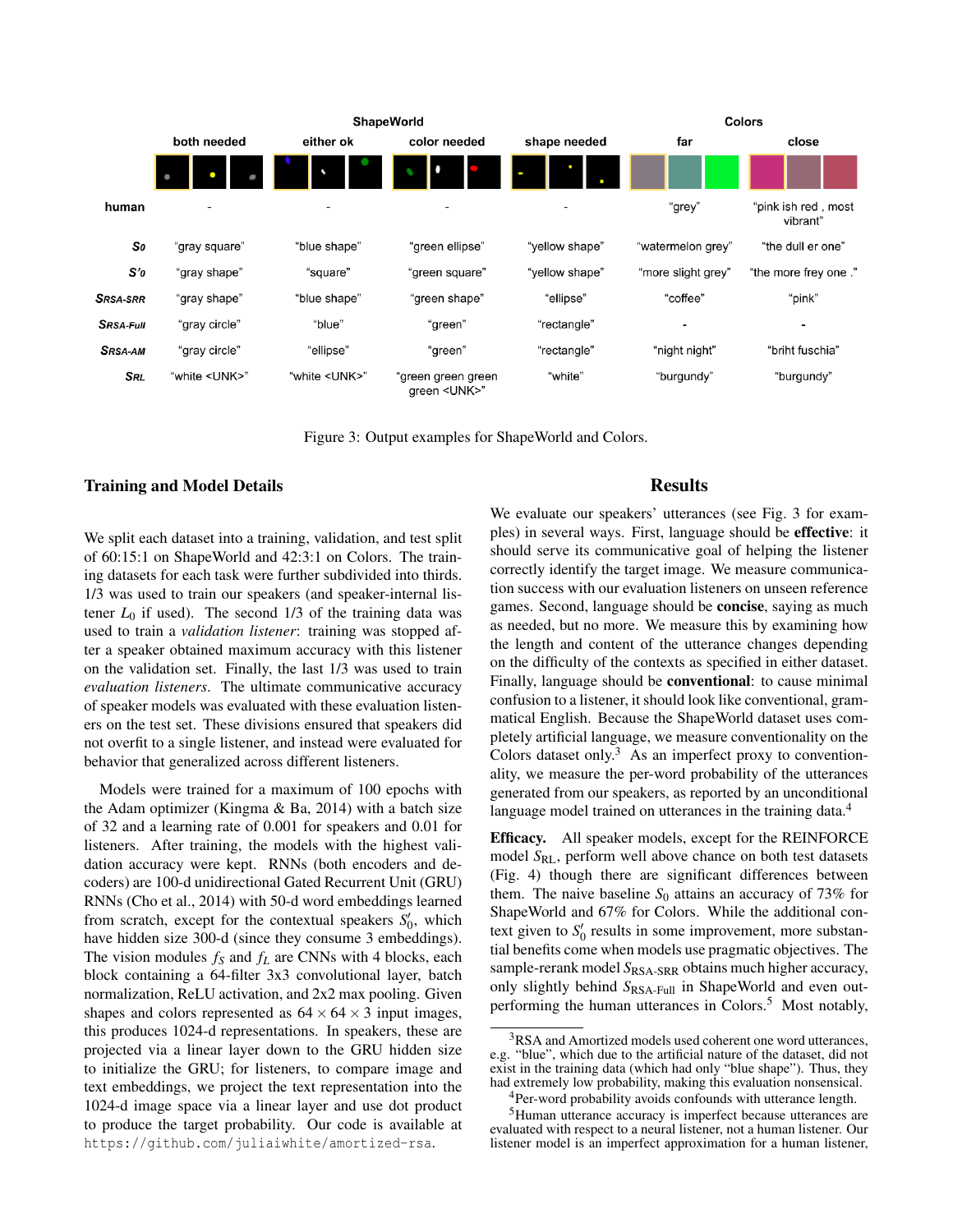

Figure 4: **Efficacy.** Accuracy for ShapeWorld (for 9 evaluation listeners) and Colors (for 1 evaluation listener). Error bars correspond to the 95% confidence intervals across the test games for all figures.

our amortized model *S*RSA-Am also performs very well, performing on par with  $S_{RSA-SRR}$  in ShapeWorld and achieving the highest accuracy (94%) out of all the models tested for Colors. Meanwhile, the REINFORCE model S<sub>RL</sub> struggles; it performs on par with  $S_0$  for ShapeWorld and is unable to learn in the Colors setting.



Figure 5: Concision. Average utterance lengths produced under different contexts for ShapeWorld and Colors. For Shapeworld, utterance length is split into the average number of colors, shapes, and other tokens (which include the unknown token, "<UNK>", and generic term "shape") .

Concision. We quantify concision by measuring the speaker's average utterance lengths for the different contexts of our reference game (Fig. 5). Analyzing utterance length within context, we see that RSA  $S_{\text{RSA-Full}}$  and the amortized model *S*RSA-Am exhibit appropriately longer utterance lengths when both the shape and color are needed to identify the target image as opposed to either component separately. Looking more specifically at how the number of color and shape words per utterance differ based on the context, we see that in contexts where the shape is required, these models are less likely to say a color and vice versa.<sup>6</sup> This behavior is not reflected at all in the naive speaker  $S_0$ , and is less pronounced in the contextual  $(S'_0)$  and sample-rerank  $(S_{\text{RSA-SRR}})$  models. In Colors, we see that humans tailor utterance length to game difficulty: for the difficult "close" contexts where colors were the same shade, utterances tended to be longer than the easier "far" contexts. Here, only the contextual speaker  $S_0'$  and amortized model *S*RSA-Am demonstrate a similar significant difference in utterance length.



Figure 6: Conventionality. Average per-word probability of an utterance for Colors.

Conventionality. Finally, we quantify the extent to which generated utterances reflect conventional language, with an unconditional language model trained on human utterances from the Colors dataset. We explore the probability per word of utterances generated by our speaker models (Fig. 6). Unsurprisingly, the naive  $S_0$  and contextual speakers  $S'_0$ , which are trained with language-modeling objectives, have high probability. The sample re-rank model  $S_{\text{RSA-SRR}}$  sees a major decrease in probability, as it re-ranks sampled utterances with respect to an internal listener, which does not necessarily favor the most probable utterance.

The amortized model  $S_{\text{RSA-Am}}$  is lower still: the communicative training objective results in *language drift* (see Fig. 3 for examples) whereby the model is able to sacrifice realism for communicative efficacy; this has been reported in similarly trained models (Lazaridou, Potapenko, & Tieleman, 2020). It is unclear whether this reflects creative and acceptable, but unconventional, use of language, or malformed language that would be hard for humans to understand. Regardless, the language is not overfit to the amortized speaker's

but is still a reasonable measure of efficacy given that we measure accuracy across multiple separately-trained listeners.

<sup>6</sup>Both RSA and amortized models also capture the well-attested tendency of humans to produce colors more often than shapes, all else being equal. This in turn follows from properties of the neural listener: a CNN is more accurate at detecting colors than shapes.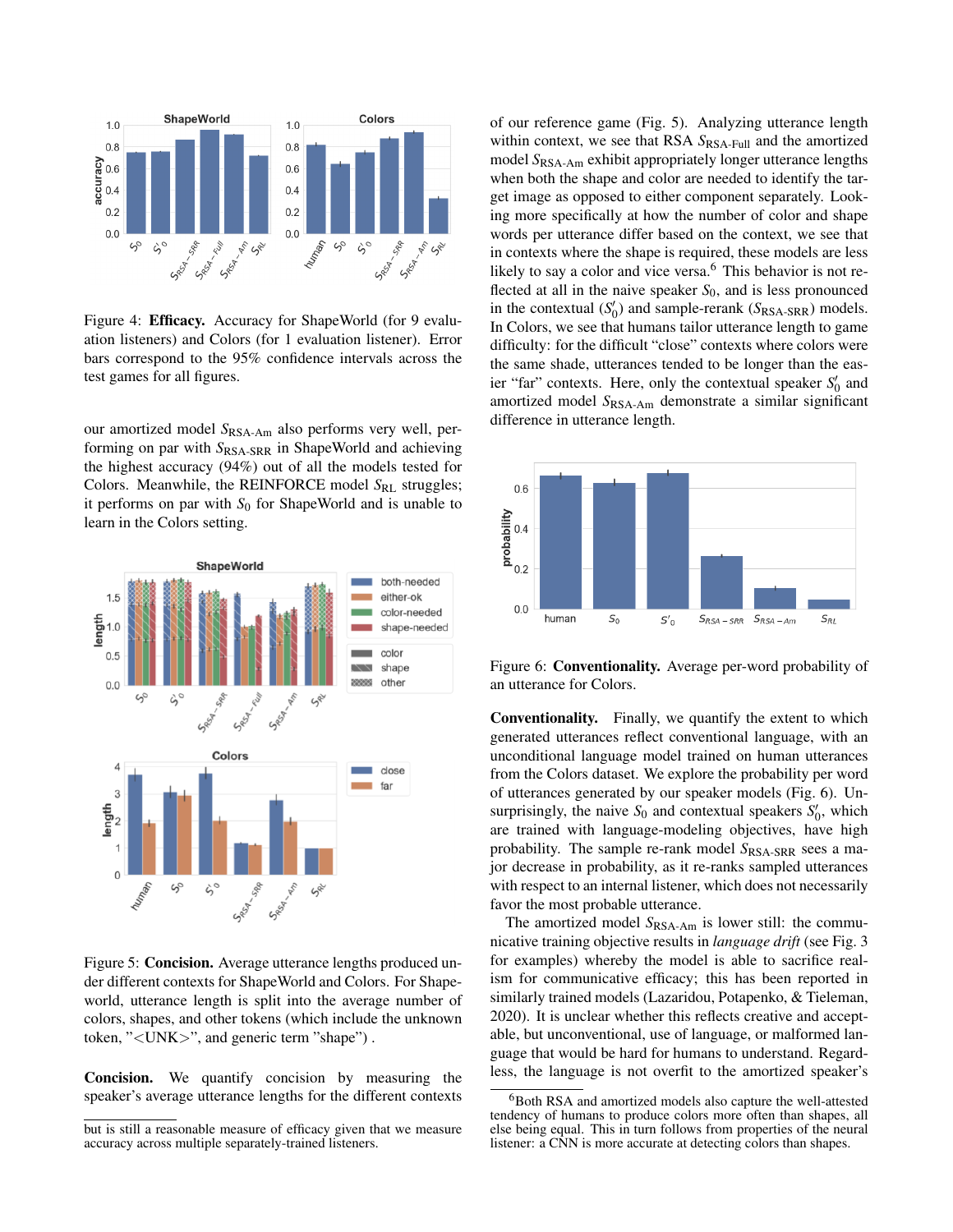internal listener, given its ability to generalize to listeners trained on separate data.



Figure 7: Inference Speed. Average time to generate an utterance for ShapeWorld.



Figure 8: Generalization. Accuracy for ShapeWorld when generalizing to a held-out color, shape, or color-shape combination.

Inference Speed. Fig. 7 depicts average utterance generation time across 100 games for ShapeWorld. *S*<sub>0</sub>, *S*<sub>0</sub>, *S*<sub>RSA-Am</sub>, and *S*RL are similarly fast, since they require only a single sample from an RNN. In contrast,  $S_{\text{RSA-Full}}$  and  $S_{\text{RSA-SRR}}$ must evaluate a listener across many utterances, resulting in much higher inference times. While these results are merely suggestive—our RSA models can likely be optimized—they point to the large gap in compute requirements between online pragmatic reasoning and amortized utterance production.

Generalization. Fig. 8 displays communication accuracy on the dataset variants with held-out colors, shapes, or combinations. The amortized model comes closest to the performance of Full RSA, followed by the sample-rerank and RE-INFORCE models. The contextual captioner's poor performance here likely indicates that, where it captures pragmatic behavior, it does so primarily by memorization. This indicates that communication-based training is needed to produce pragmatic language in novel contexts.

## Conclusion and Discussion

We explored several models for speech production in reference games and evaluated them with respect to pragmatic efficiency, concision, conventionality, and processing time. The Full RSA model represents the gold standard at a competence level, capturing nuances of pragmatic behavior and generalizing well. But it requires large, often intractable, processing costs. In contrast, our *amortized* RSA model achieves performance close to Full RSA, while being far more efficient.

The contextual speaker,  $S_0'$ , performs poorly with respect to efficacy and concision, though well with respect to convention. Because the contextual model matches our amortized model in architecture but uses a language modeling objective, we conclude that some aspects of pragmatic communication are unattainable by simply observing surface-level linguistic cues. Despite recent work showing that language models may implicitly learn pragmatic phenomena from sufficient data (Schuster, Chen, & Degen, 2020), our simulations suggest that communication-based training is required for successful pragmatic communication, especially when generalizing to situations that have not been seen in the training distribution. The reinforcement learning approach provides a complementary contrast: it shared the communicative objective with the RSA models, but was forced to learn from the weaker signal of communicative success or failure. The poor performance of this model suggests that an internal model of the listener greatly helps communication-based training.

While common pragmatic behaviors may be amortized, our model must still learn from experience; highly novel situations may still require the full reasoning processes afforded by frameworks like RSA. Indeed, empirical evidence reports significant variability in processing time across instances of a pragmatic phenomenon (Degen & Tanenhaus, 2015). To better model this variability, one interesting extension of the work presented here is a model which reverts from amortized computation back to more sophisticated reasoning procedures in novel situations. Such a model would operationalize the trade-off between slow explicit reasoning processes and fast amortized computation that motivates recent theories of language processing (Degen & Tanenhaus, 2019) and amortized probabilistic inference (Gershman & Goodman, 2014).

An intriguing connection is to models of emergent communication (Lazaridou, Peysakhovich, & Baroni, 2017; Mordatch & Abbeel, 2018; Lazaridou et al., 2020). In order to ground our amortized speaker in actual language, the *listener* is pre-trained on real language and fixed. In most emergent communication models, either speaker and listener are cotrained from scratch, or in an attempt to ground the communication protocol, the *speaker* is pre-trained and/or given auxiliary language grounding tasks (Lazaridou et al., 2017).

In this paper we described an algorithmic model that forms "habits of pragmatic speech", internalizing the explicit pragmatic reasoning of Rational Speech Acts models into a fast but flexible speaker. This represents one solution to the puzzle of pragmatic speech: How do we produce pragmatically useful utterances so easily and quickly?